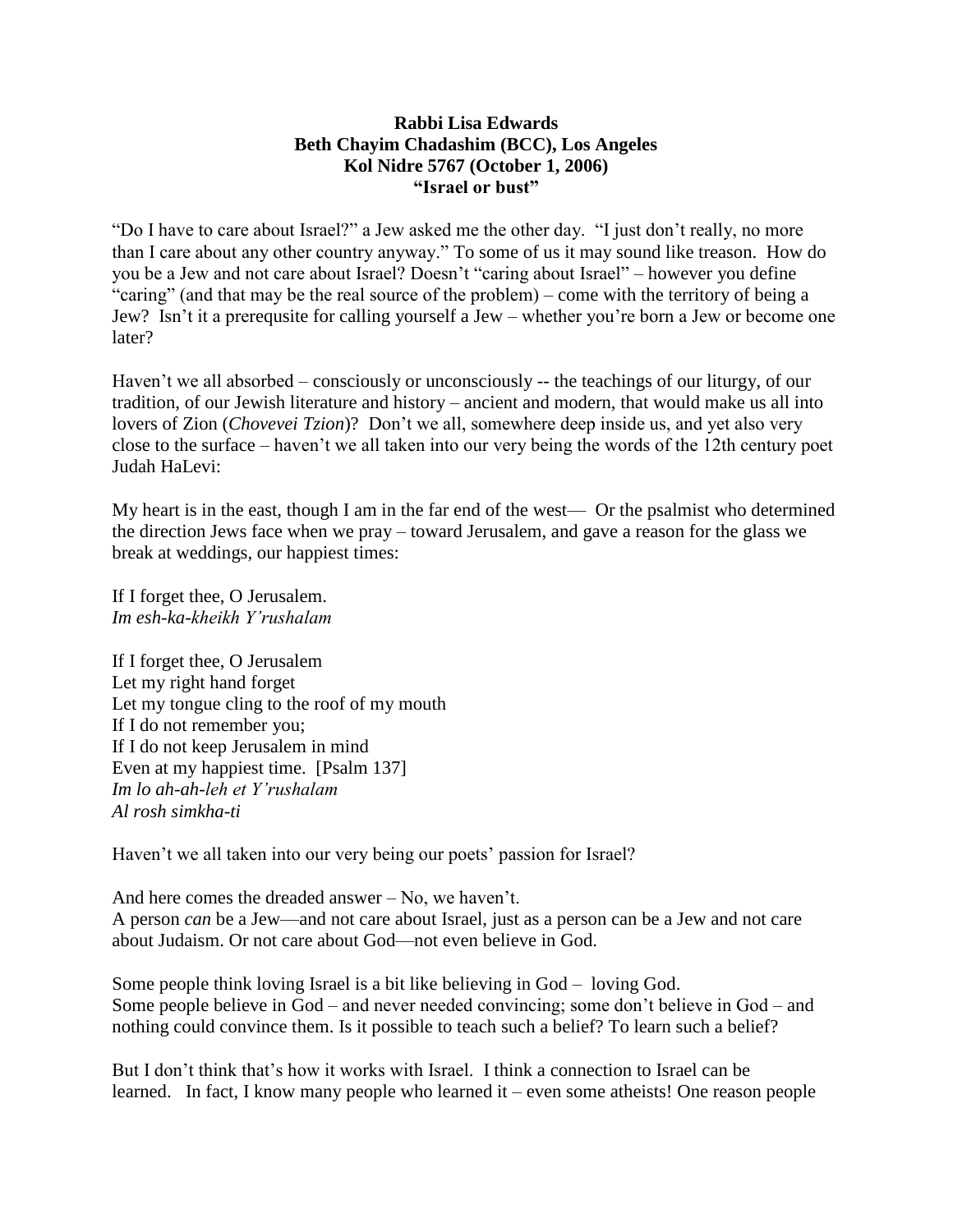don't learn it is because we're not invited in. Oh sure we're invited to travel to Israel on missions designed to raise money and awareness. We're invited to rally round Israel – to attend rallies of support, to send money when there is war, to send money when there is peace, to buy products made in Israel. We're asked to speak up in support of Israel, or to attend dinners or lectures in support of it. We're invited to stand up and be counted when numbers matter. Invited to pray for Israel. Invited to take our place as good Jews – unwavering support for Israel a given. But for the most part we're not invited to study all sides of an issue concerning Israel, we're not invited to probe or query or form our own opinions. About Israel, we're mostly not invited to do all the things Jewish tradition teaches us to do in our learning and in our daily lives, in our relationships with each other and with God – we're not invited *to ask questions or to argue.*

So tonight I want to talk about inviting Israel in  $-$  in to all our hearts. And it starts with inviting one another in — into the conversation about Israel – each one of us an equal, valid member of the conversation -- no matter our background and political views, confusions and ambivalences, pain and anger, alienation and fear, love and devotion.

It's strange to be a Jew in the U.S. in our life times. To be asked to accept – and largely to accept – a spoonfed view of Israel. Why do we accept? Perhaps because we lump Israel in with Jewish study in general—something we're ambivalent about at best. We praise Judaism, Jewish tradition, Jews in general for our willingness to question, to argue with God and each other -- 2 Jews, 3 opinions; 1 tradition 4 explanations of how it came to be a tradition – we love that stuff. We love that about our tradition, but we mostly don't take part in it. Even though many of us might engage our intellects those ways easily in our secular lives– and even credit our Jewish heritage with making us good at the work we do – still – ODDLY – so many of us decline the opportunities to really engage when it comes to Jewish study or to thinking about Israel.

I've talked about this with many of you. When it comes to Jewish study, so many born Jews opt to stop at age 13. No wonder so many adult education classes are filled with Jews by choice, who come to the learning with the enthusiasm and maturity of an adult and none of the childhood baggage. It's not easy, I know, for an adult born Jew to seek out Jewish study – we feel years behind, we feel inadequate, we think everyone else knows more than we do, we think we should already know this stuff. Someone new to Judaism – they have a good excuse for not knowing much, but what's our excuse if we did go to religious school as a child, if we did become bar or bat mitzvah, if we did take a trip to Israel as a teenager? Or even if we didn't, *what's* our excuse?

No one wants to feel inadequate – especially when we're used to feeling capable, knowledgeable, expert even, and especially when classes are voluntary?

The same seems true with the way many of us consider Israel – a bit childlike, a bit naïve, a bit wary and uncomfortable. We're not good at the language, but we think we ought to be. We haven't really studied anything about it since our youth group summer trip there, but we think we ought to have a sophisticated analysis.

But how can we have a sophisticated analysis when we can't find a place to talk about it without defensive responses: don't criticize what you don't know, what you don't understand, if you haven't lived there you can't know, if you're not a citizen of Israel you don't have a say. If you don't go on your trip just because of a war, you're not a real Jew, you're not a real lover of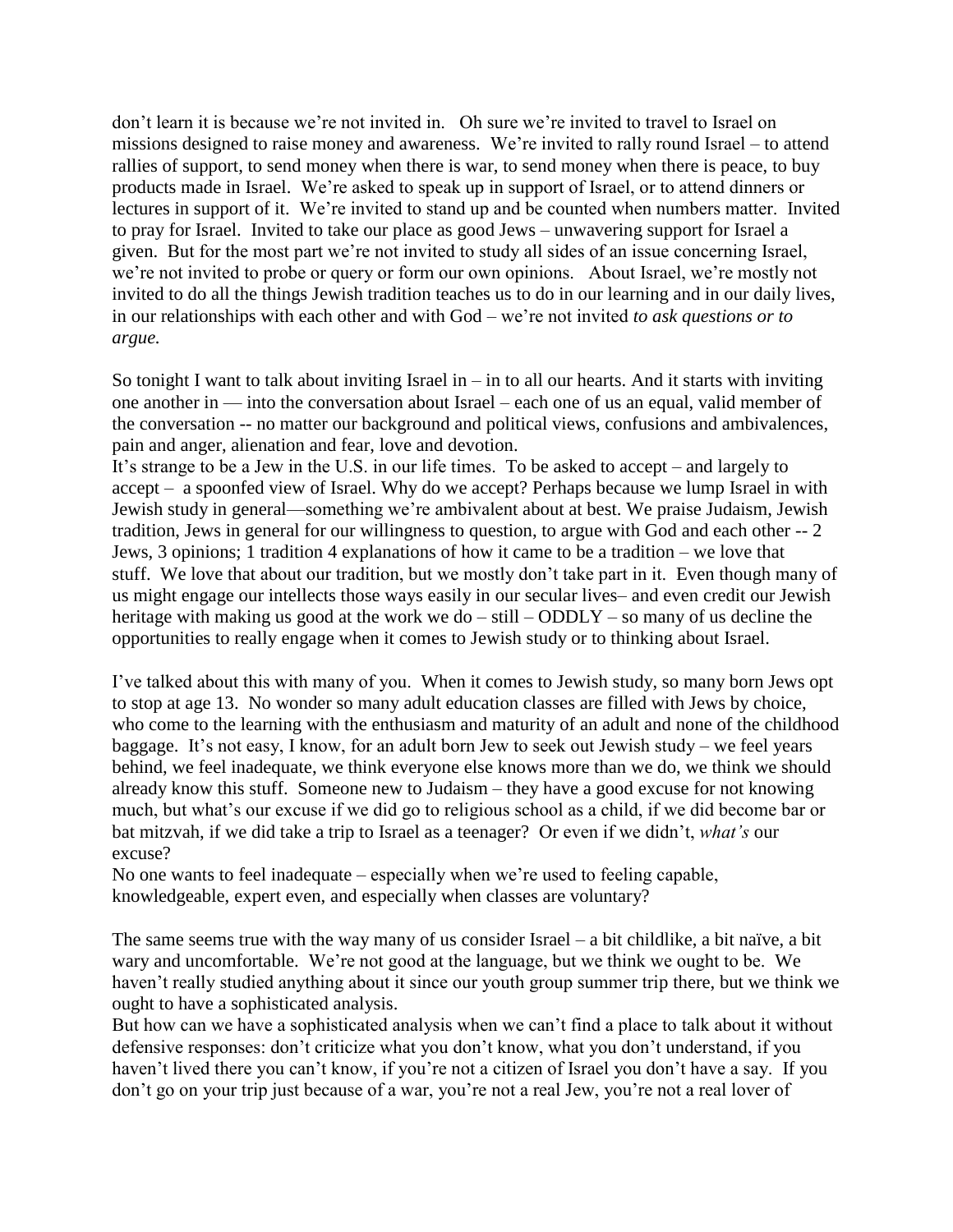Israel. We can be a tough crowd – not very inviting. No wonder we get quiet, or just stay away altogether.

But does it have to be that way? Why ARE we so defensive when it comes to Israel? We all know some perfectly legitimate reasons – fear, worry, protectiveness, overprotectiveness. We worry for Israel, we worry for Israelis, we worry for ourselves and for our children. We Jews – we're worriers. That we come by naturally because we've had good reason to worry.

And here's something else we all know, and yet many of us seem to resist:

Even we lovers of Zion come in many different forms.

Even those of us who love Israel with a deep passion, who know that we are connected to it forever, and want for it only the best and all the best, even we hold differing views of how to be supportive of Israel, of how to be a lover of Israel.

In fact, that term – *Chovevei Tzion* – "lovers of Zion" not so many people use it anymore, I know – it comes from the 19th century Jews of Russia who organized to escape pogroms by returning to Zion, and there were many 19th c American Jews who claimed the title, as they worked too for colonizing a Jewish homeland. I like the term  $-$  I like the passion of it – and frankly, the ambiguity. The word *khavav* [chet – bet- bet] – "love" – is not the Hebrew word for love we're most familiar with – that's a*havah*, as in *v'ahavata* – "you shall love Adonai your God with all your heart, with all your soul, with all your might…."

*Khavav* comes from a Hebrew root meaning "to embrace," "to hug to one's bosom," "to be tied together," from Aramaic meaning "to kindle, be set on fire,"[BDB, 285], but the root, the *shoresh,* also means "to wrestle," [Jastrow, p. 416]. Remind you of anything? Maybe the name Israel – *Yisrael*? – which, as Jews are fond of noting, means "one who wrestles with God." And not only that, the root (the *shoresh*) *khavav* – "love" – is also related to the root *khavah* (w/ both *aleph* or *hay* ending) meaning "to withdraw," "to hide" [BDB, 285]. Draw close, embrace, be tied together, be set on fire by – be bound together, and yet wrestle with, and sometimes withdraw from, hide from. I can't think of a better description of my own relationship with Israel – I, who *am* a lover of Israel—in part because the Israel and Israelis I know also struggle, as I do, wrestling with the complexities of existence, admitting to failures, striving to do good, willing to make changes when necessary.

But I am only one Jew, and I well know my relationship to Israel is not the only way to be in relationship to Israel.

Some Jews -- some in this sanctuary no doubt – put Israel in a category of its own. It can do no wrong, or if it does we have to forgive it immediately because of its fragility and because of its importance.

Some Jews – some in this sanctuary no doubt -- put Israel in the same category as any nation – hold it to the same requirements and expectations we would hold, for example, the United States.

And some Jews – some in this sanctuary no doubt -- hold Israel to higher standards than other nations. Doing so with the same blend of Jewish chauvinism and fear with which we hold Jews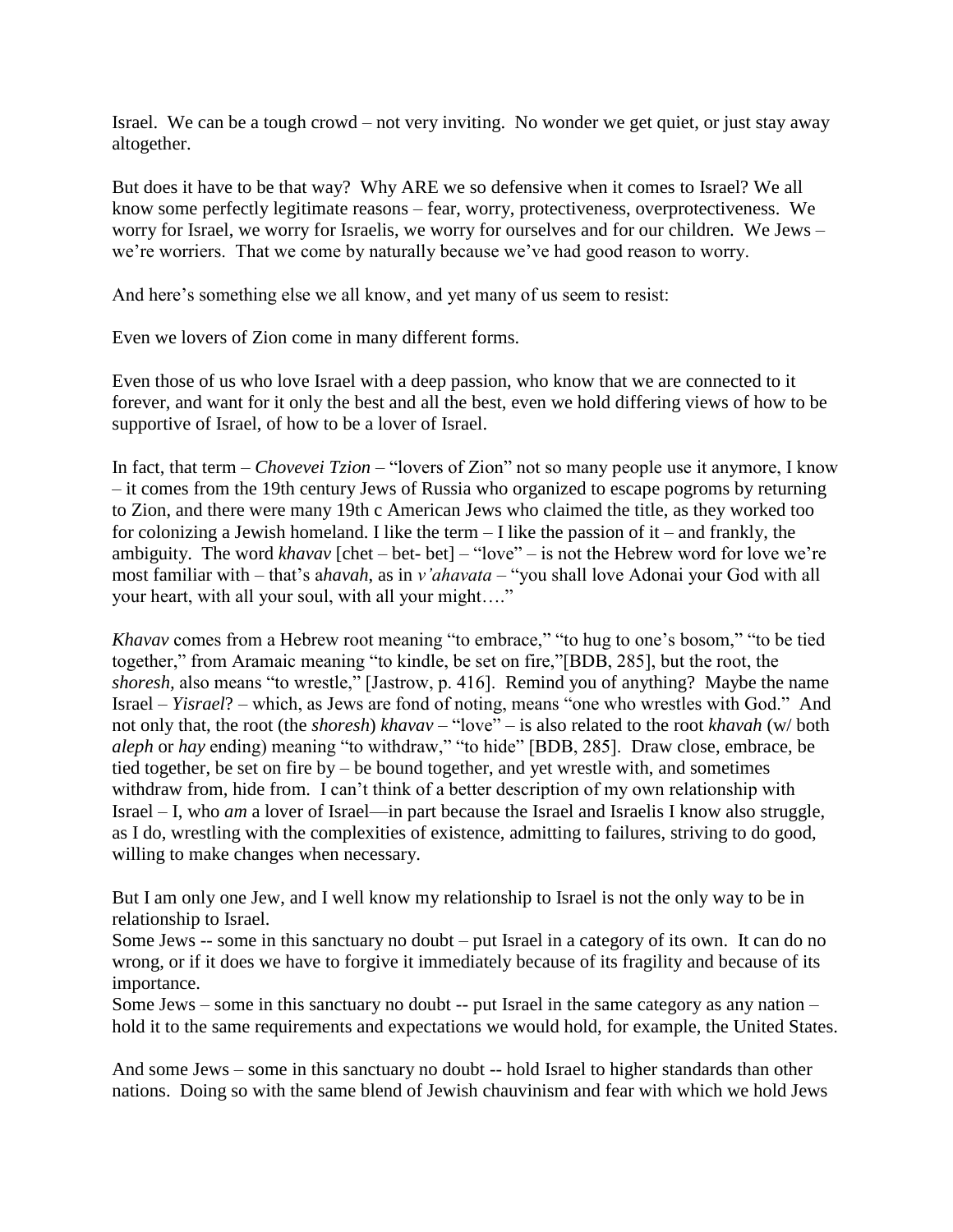to higher standards. The old formula: "Is it good for the Jews or bad for the Jews?" Good for Israel when it gets attacked, and fights back on its own? Bad for Israel when Lebanese civilians get bombed and killed in larger numbers than Israelis.

 And all of us in this sanctuary -- Jews and non Jews – no matter our attitude toward Israel -- all of us weep for all the dead of this most recent war, and of all the wars Israel has had to face. We weep for the losses on both sides of the border. We weep for the fact that the Hezbollah leadership talks of their missiles hitting "occupied Palestine["](file://DATASHARE/Sharing/drashot2/5767KN.html%23_ftn1) "Occupied Palestine" of course is their term for Israel, and we sigh, because we know that as long as two sides speak such different languages there is little hope for peace.

We weep because – no matter our feelings about Israel -- we know the truth of this commonly heard statement:

that if every other country in the Middle East *except* Israel put down its weapons, there would be no more war.

BUT if only Israel put down its weapons, there would be no more Israel.

Israel is always in a tenuous position, to say the least. And more and more that tenuousness spills over onto Jews elsewhere in the world. So much so that some Jews with no obvious Israel connections may struggle to feel attached, indeed may even question why we should try. If that's you, know you are not alone. You may have tried, but just don't feel anything. You may have tried *not* to – why get invested in such a risky investment? Why try to love yet another imperfect country – isn't one enough? Why open our hearts to yet another place, another people that promises so much heartbreak?

If you, like so many Jews today, have not visited Israel, have no relatives there, and no Holocaust survivor relatives, no stomach for politics or for war, no personal experience of anti-Semitism, no sense of impending doom because we are Jews – it may seem there is little that *would* connect you to Israel.

The old reasons don't seem so compelling anymore. The ones many of us grew up with: – Jews need a homeland. We need to have some place that will welcome us if *this* place (like Nazi occupied Europe) becomes unwelcoming.

Even those of us who watch with raised eyebrow and elevated heartbeats the anti-Jewish acts and words that keep occurring here in the U.S. (including the swastika flags that were draped over an overpass to the eastbound 101 on the Friday Rosh Hashanah began), [f](file://DATASHARE/Sharing/drashot2/5767KN.html%23_ftn2)ew of us doubt, if we give it any thought – that if all Jews did indeed try to move to Israel, not only would there not be room, it wouldn't be long before some neighboring nation or two or three would wipe us out. Even if we believe Jews need someplace to go just in case, Israel just doesn't anymore (did it ever?) look like it could really be that place. Safer to live in the diaspora -- spread out – we'll be harder to hunt down.

Those of us who feel at home somewhere outside of Israel, might not feel a need for a homeland there. But at the same time – knowing that feeling of home – might make it easier for us to support our Israeli friends and relatives – for Israel is their home.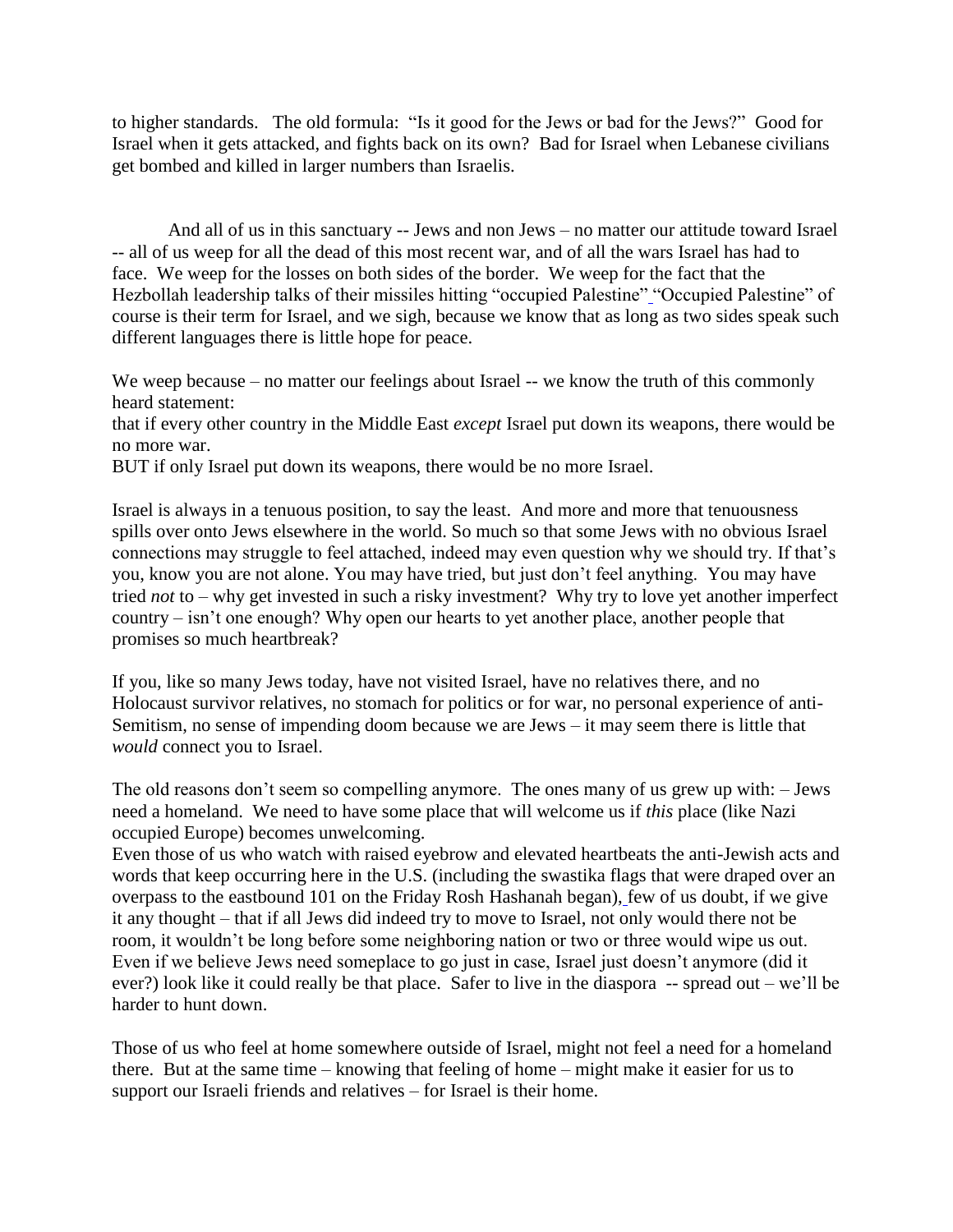And this too is a hard thought to take in: In today's world – as we hear Israel described as the new Jew, the new scapegoat, the new target of the old anti- Semitism -- some Jews may feel more threatened by Israel than in love with it, more bothered or frightened by its existence than amazed and enchanted by it. Perhaps our desire for connection or our lack of it is coupled with fear – fear that Israel not only won't *be* a safe place for us, it will endanger our current safe places. It's oh so complicated, isn't it? The emotions are huge, and for many of us unexamined, and unshared.

## So what should we do about it?

Well, some of you have come to me with an idea:

Let's actually talk about Israel – in a serious and open way in our congregation. Let's ask questions, and study it, let's bring in speakers and films to talk about it. Let's stop being so protective of ourselves or each other that we stop talking altogether about that remarkable place called Israel. We can begin tomorrow afternoon – among the choices during our break in services, Allison Diamant will be facilitating a conversation about Israel. And we continue on October 24, when Mike Hamel, Director of Aguda, the GLBT center in Tel Aviv will be speaking with us about the glbt youth who came south during the Lebanon conflict and now find themselves in difficult situations in Tel Aviv.

And let's add some more actions to our discussions too. BCC's Tzedakah Council has long been committed to sending a portion of our collective giving to causes and organizations in Israel. Take home a pushke tonight or tomorrow, fill it with coins over the next few weeks, and then help the Tzedakah Council decide where in Israel to send our contributions. The need to decide will give us the opportunity to study all sorts of societal needs and problems in Israel, and how Israelis are working to meet those needs, and solve those problems.

And one more big idea: let's a whole bunch of us go to Israel together - soon. We had 19 people signed up for BCC's trip to WorldPride in Jerusalem this past August. That is, we had 19 people until missiles began to fly, and the conflict, the war with Hezbollah began. We postponed the trip – and we're looking now to go sometime next spring – around Pesach – we have yet to close in on the dates. COME with us – not just to bond but to wrestle – come see the complexities, come be part of them. In 1999 36 of us went to Israel together. It was, I think we'd all agree, an amazing trip that connected us to each other and to Israel in ways none of us expected. Those of you who went before – come again.

Those of you who have never been – what better way to venture there than with your congregation? Those of you who have been many times, come with us and show us around – show us what you don't like so much, and show us what made you fall in love with Israel.

Among other stops, we'll go to S'fat to visit Arlan Wareham and David Fyffe – the BCC couple who made aliyah this year. We'll study before we go, and we'll learn while we're there. We'll walk some paths so old they're described in the Bible, and we'll make some new paths – toward peace and reconciliation, understanding and friendship. If you want to get on the mailing list, email the office or talk to my partner Tracy Moore.

Tomorrow, in addition to the traditional *al cheyt* liturgy for Yom Kippur – the long lists of wrongs we did before God -- we'll read also a more contemporary list composed by our friend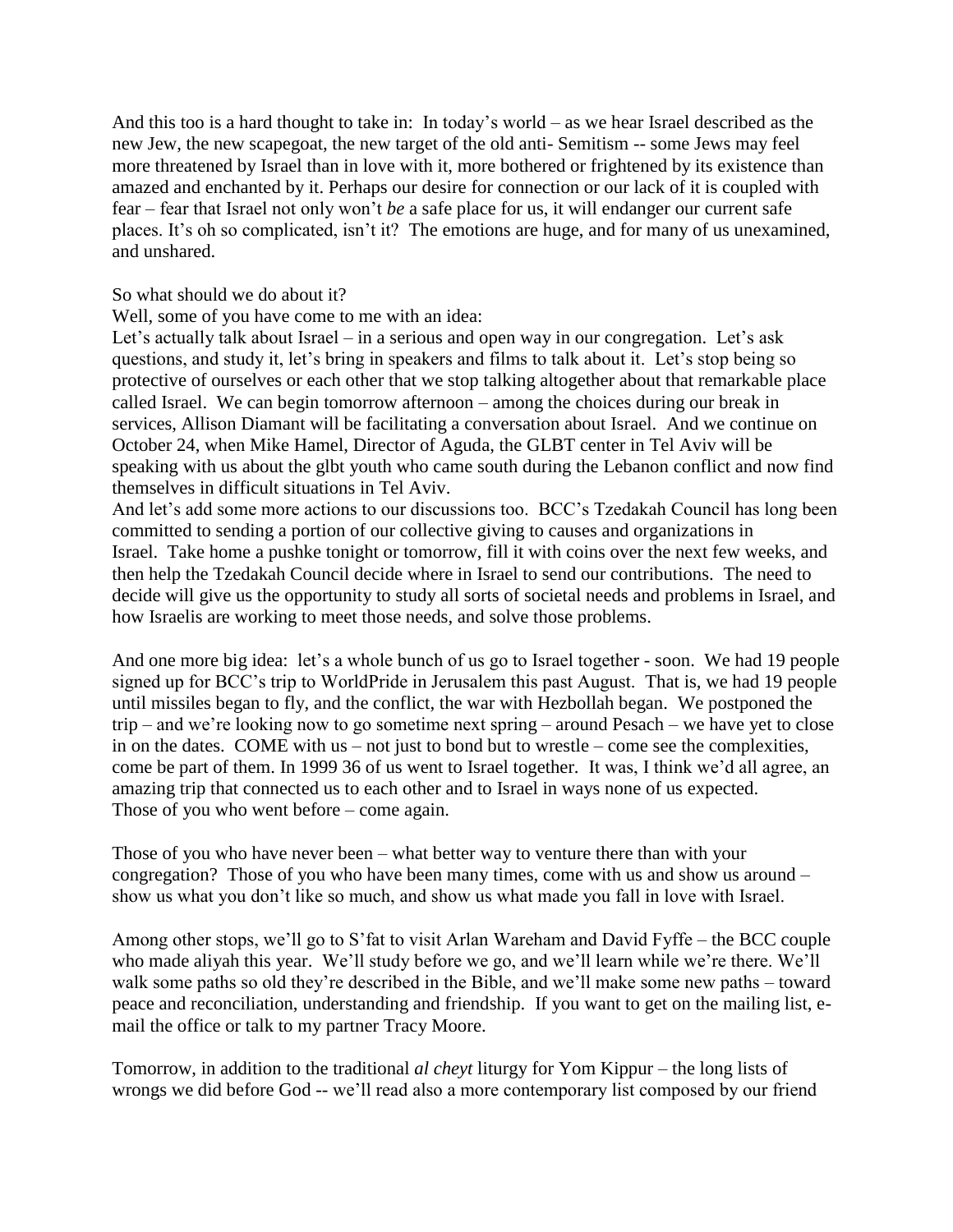Rabbi Richard Levy. His list includes these three wrongs that our congregation has been guilty of communally, especially in our silence and our reluctance to really talk about Israel, in our judgmentalism and our doubt about one another's convictions, beliefs, passions. We've committed these wrongs in the past, but together we can stop committing them right now and forever:

For the wrong we did before You by forgiving in Jews what we condemn in others. For the wrong we did before You by forgiving in others what we condemn in Jews. For the wrong we did before You by taking Israel for granted.

[*Wings of Awe*, p. 354, c.1985]

*V'al kulam Eloha s'lichot, s'lach lanu, m'chal lanu, kapper lanu.* For all these wrongs, O God of forgiveness, forgive us, wipe the slate clean, grant us atonement.

Help renew our commitments to Israel and to one another. Help us be unafraid to learn together, talk together, make our way along this difficult path together. [PAUSE]

*Avinu sh'bashamayim tzur Yisrael v'go-a-lo*

Source of Life and Guide toward Peace: bless the people and the State of Israel. Shield the Land with Your love, and spread over it Your shelter of peace. Send Your light and Your truth to its leaders and advisors, and help them with Your good counsel.

Strengthen the hands & hearts of those who protect this sacred Land, These same hands & hearts that seek peace and pursue it. Grant them courage and resolve and hope, and success.

Grant harmony and tranquility in the Land, and open the hearts of all, so that bloodshed and violence may cease.

May the children of Abraham, Sarah and Hagar, the descendants of Ishmael and Isaac, come to live together in harmony and well-being, each people fulfilling its dream of "home."

May shalom come soon. Do not delay, O God. We need You.

With wounded hearts & minds & bodies. and with ever hopeful souls – We await Sukkat Shlomeicha – Your canopy of peace..